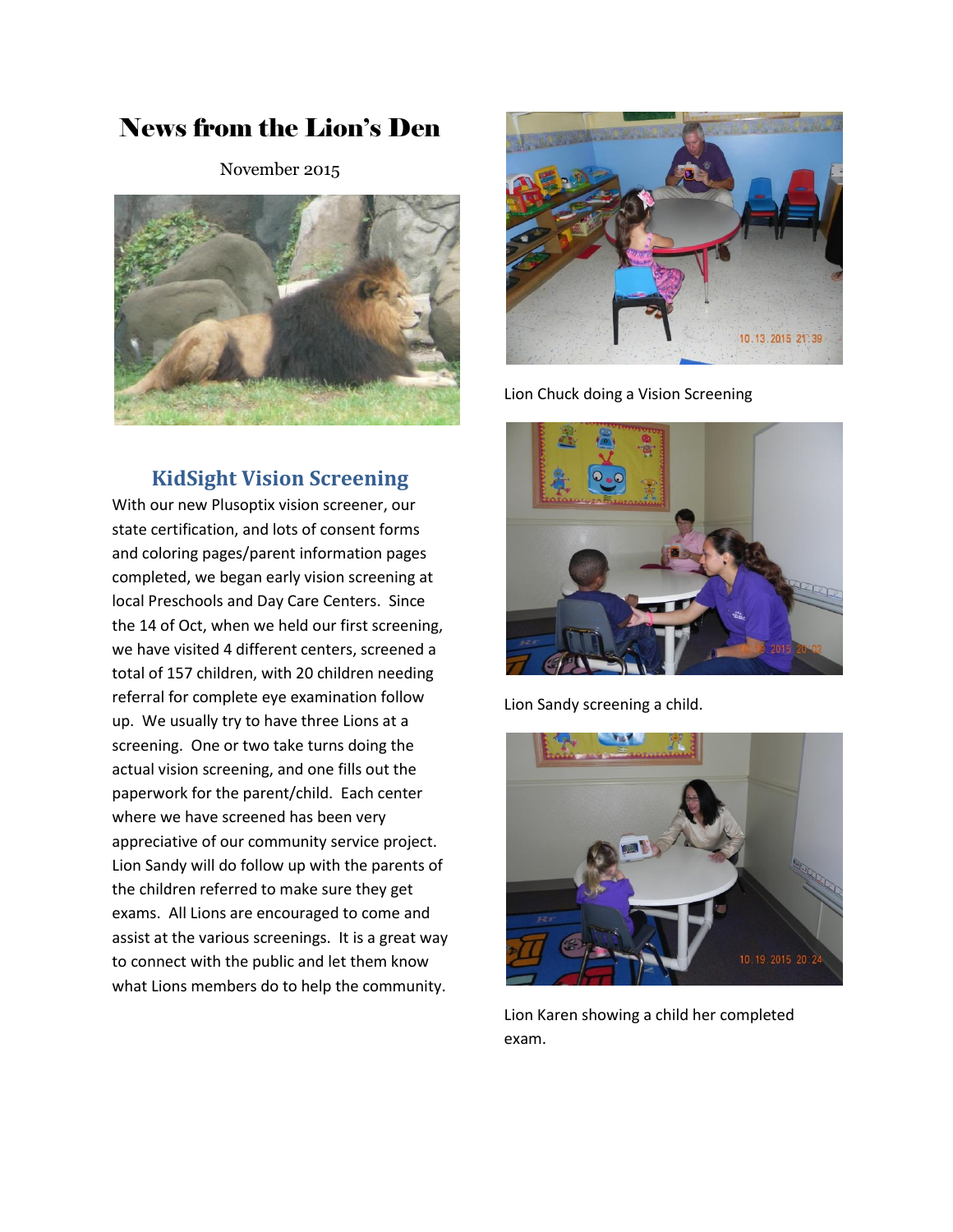# **Prairie View Lions hold Vision Screening**

Houston Cy-Fair Lions Chuck and Sandy conducted a Vision Screening for students at Prairie View A&M University in conjunction with the Prairie View Lions Club. A total of 54 were screened. The PVAM Lions Club promoted the event with cute flyers, and assisted in recruiting students to be screened.



Flyer made by PVAM President for the screening.





A Prairie View Lion assisting students complete the consent forms prior to screening.

#### **Children's Christmas Wish List Cards**

We will get the children's wish lists for needy children at the PSC meeting on Dec. 3. If you wish to purchase gifts for a needy child for Christmas, please let President Paul, Lion Sandy or Lion Chuck know prior to Nov. 4 so we can get a Wish List Card for you.

#### *Welcome New Members*

We heartily welcome Daniel and Karen Berry as new members. Daniel is Vice President of a Medical supply company, and Karen is retired. They were our trainers of the Plusoptix Vision Screener.



Daniel and Karen Berry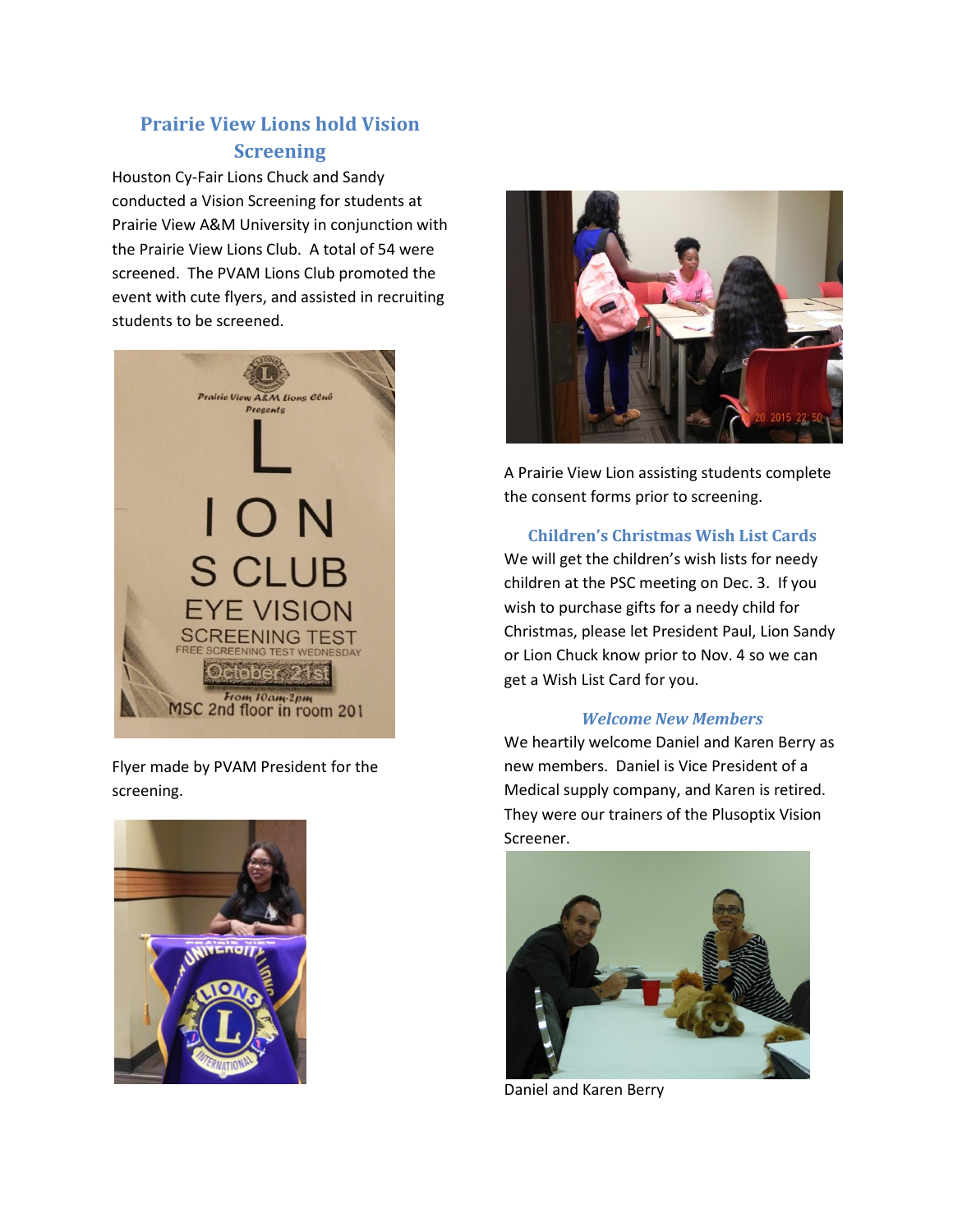We also heartily welcome new member Bob Rugur and wife Merrell. They have both already worked the concession stand, and Bob has been faithful in helping with the new Vision Screening program. Merrell works for United Airlines, while Bob is retired. Welcome into our Lions Family.



Bob and Merrell Rugur

Mazher Poonawala, who has visited us previously, has transferred his membership to our Lions Club. He teaches at Lone Star College, but unfortunately this semester his classes are on Tues. nights. He also has worked the concession stand with seasoned Lions.



Vice President Lion Becca Franco stepped up to conduct our regular Club meeting when President Paul was unavailable.





#### **Wreaths Across America**

Attached is the order form for Wreaths Across America. Please sell wreaths to your friends and neighbors. Wreath placement will be Saturday Dec. 12 at 11 AM at the National Cemetery.



**Get Well Wishes** 

Please keep Lion Bud in your prayers as he recovers from recent surgery to remove a mass in his neck. Hope you are feeling much better very soon, Lion Bud!!

### **Upcoming Events**

Lions Club Meeting, Tues. Nov. 10, 7PM. Pick up your Children's Wish List gift card.

Mazher Poonawala